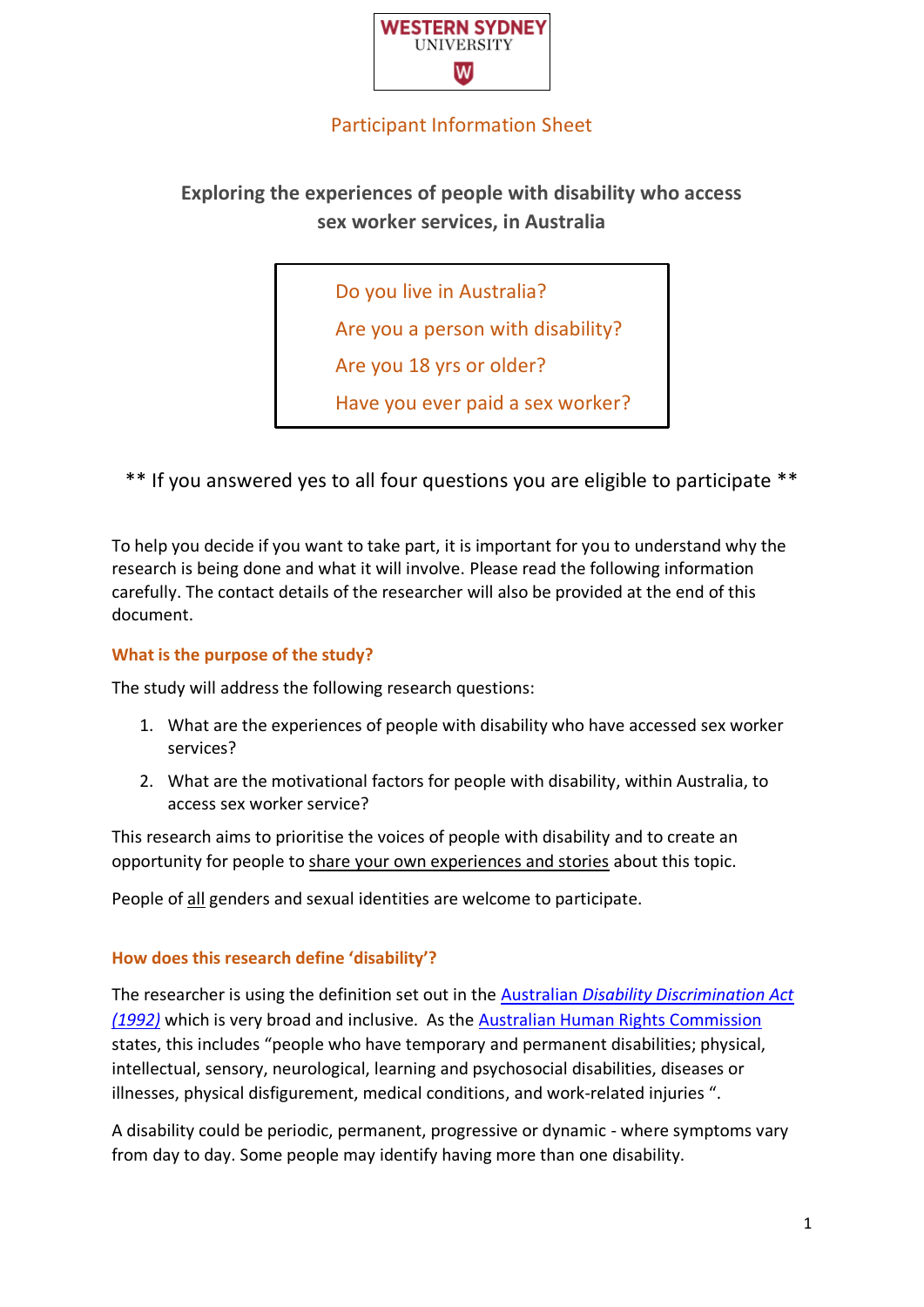

Regardless of cause or diagnosis, **the researcher welcomes anyone who identifies as a person with disability**. This includes those who live and work independently, people supported by family, those who may rely on Disability, NDIS, Aged Care, Workers' Compensation or Insurance payout support systems, and people who are of retirement age.

#### **What is a sex worker?**

In Australia, the preferred term for someone who provides sexual services in exchange for money, is **sex worker**. Other terms you may be familiar with, often used in the media, in movies or TV shows include: *escort, prostitute*, *hooker*, or '*special sexual friend'*.

Sex workers can be of any gender.

## **What is the definition of 'sex worker services' in this study?**

For this research **sex worker services** includes in-person appointments where 'hands on' services are provided. Services can be anything the sex worker has agreed to do with you, for payment. These mutually consented activities could include 'dinner-dates', sharing conversations, practicing new sexual techniques, or re-discovering what level of sexual functioning you may have after accident or injury. It could also include nude massage, masturbation, oral sex, vaginal sex, fantasy/ role playing or anything else you have mutually consented to enjoying together.

The provision of sexual services can occur in a wide variety of locations including brothels, massage parlours, private homes, hotels, motels, apartments, safe houses, in cars, in a person's disability supported accommodation, in nursing homes, residential aged care facilities, rehab accommodation or any other location where the sex worker and the client have negotiated to meet.

## **Are there sex services that are excluded?**

Yes, experiences with paid on-line, video, text or phone call type of sex worker services or access to porn streaming/ Only Fans type subscription services will be excluded from this study.

## **What am I required to do?**

You are invited to complete an **anonymous online survey**.

It will include general demographic questions (ie. Your age, disability, location etc) and some multiple choice and open-ended questions asking about your experiences with sex workers.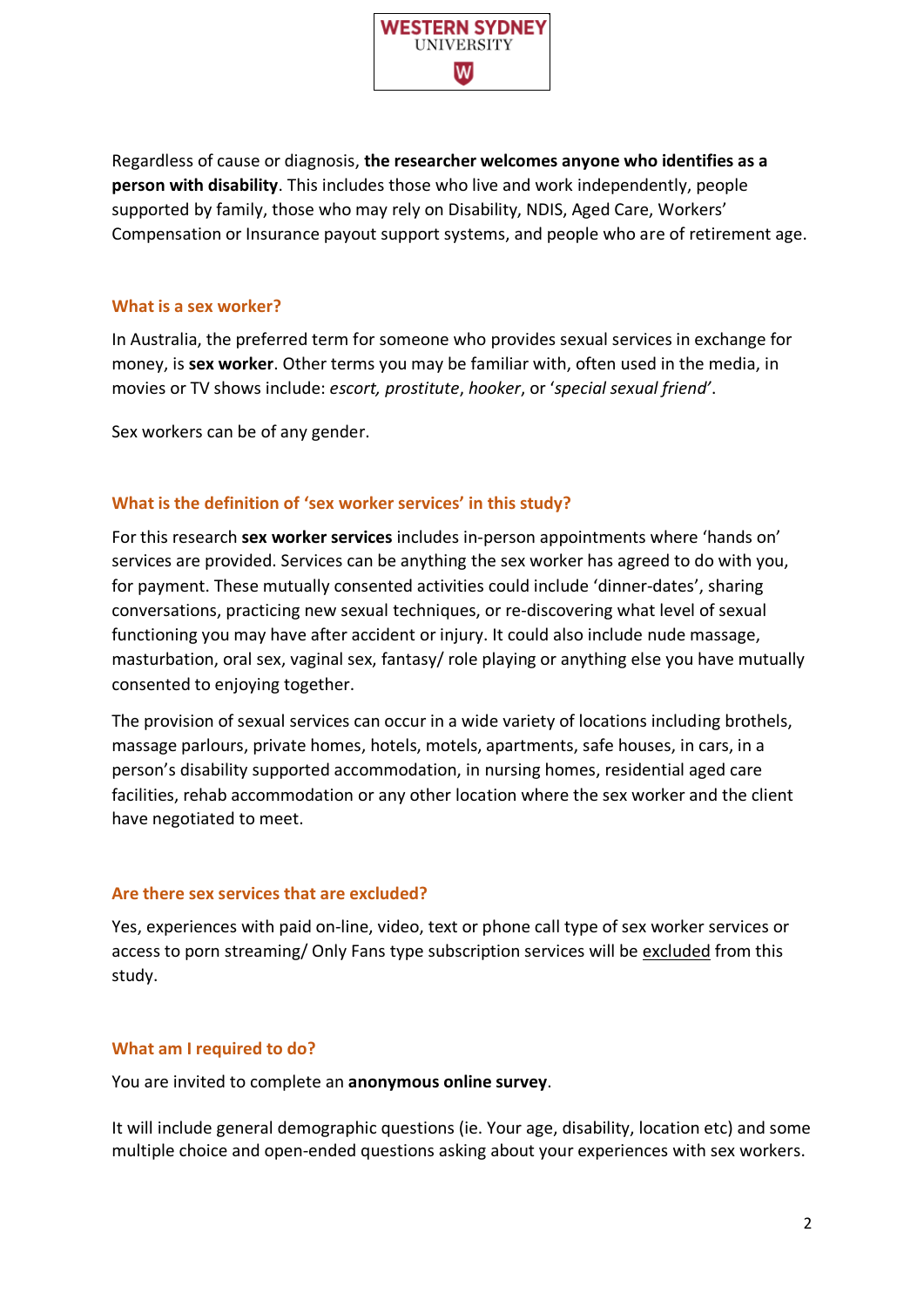

You can also print the survey out and write your answers down. The free, reply paid address to send your answers to is:

> Reply Paid 75953 Western Sydney University PASA Research (Rachel Wotton) Locked Bag 1797 Penrith NSW 2751

If you don't have access to a computer or a printer, you can also contact the researcher directly to print out and send a copy to you, with a Reply Paid envelope.

As some questions are of a sensitive nature, you might want to complete the survey in private.

The survey might take about 15 - 20 minutes to do, though some people may take longer, especially if you have a lot of information to share. As long as you don't close the survey page you can also complete the survey slowly over a number of days or weeks.

Your answers will only be included in the results if you click 'submit' at the end. You can change your mind and quit at any time and no one will know.

# **The link to the survey is provided at the end of this information sheet**

……………………………………………………………………………

The researcher is also looking to **interview 10-20 people.** You might want to do an interview if:

- $\triangleright$  You've had lots of experiences with different sex workers too many stories to share in the survey
- $\triangleright$  There were things you'd like to share about being with a sex worker that weren't asked in the survey
- $\triangleright$  It is easier for you to share your story via an interview than typing everything down
- $\triangleright$  You would like to expand on your answers given in the survey

If you would like to be considered for an interview you can leave your name and contact details on a separate page at the end of the survey. Your survey answers will not be linked to your name and contact details. You can also email the researcher directly (see contact details at the end of this document).

…………………………………………………………………………………

#### **Who can participate?**

#### **Survey**

You must be:

- A person with disability,
- 18 years of age or over, and
- Have paid at least one sex worker for sexual services, in Australia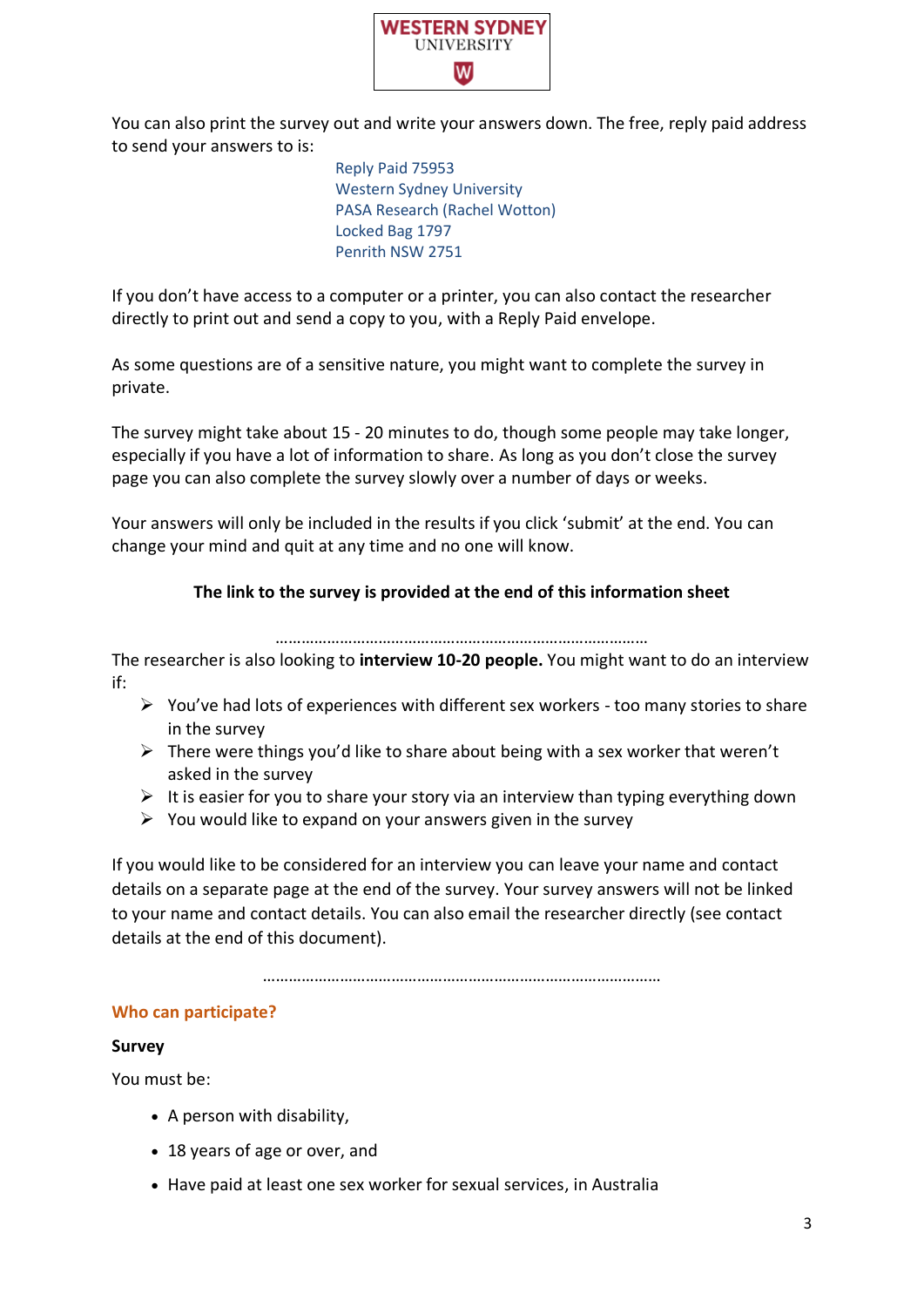

#### **Interview**

You must be:

- Someone who is not a current or former client of the researcher
- A person with disability,
- 18 years of age or over, and
- Have paid at least one sex worker for sexual services, in Australia

## **Who is the researcher?**

This research study is being conducted by Rachel Wotton at Western Sydney University (WSU), School of Social Sciences. It will form the basis of her PhD. Her supervisors are Professor Kerry Robinson, Dr Peter Bansel and Dr Michael Houlbrook.

In 2016 Rachel completed her Masters research project at the University of Sydney about *Sex workers who provide services to clients with disability in New South Wales, Australia*. She has also been a sex worker for over 20 years in Australia.

Please note that she will not be able to interview current or former clients, but they are very welcome to complete the anonymous survey.

## **Is it anonymous?**

Yes, the online survey is anonymous.

The interviews are not anonymous, but only the research team will know your identity.

# **Confidentiality/Privacy**

To maintain confidentiality and privacy of participants, any sensitive and potentially identifying information captured, will be summarised in a de-identifying manner. Interview participants will be assigned a pseudonym

No one, except the research team, will know you have taken part in this study, unless you decide to personally tell someone in your life. All information collected will be stored safely and securely within the University of Western Sydney, in accordance with their Data Management Plan.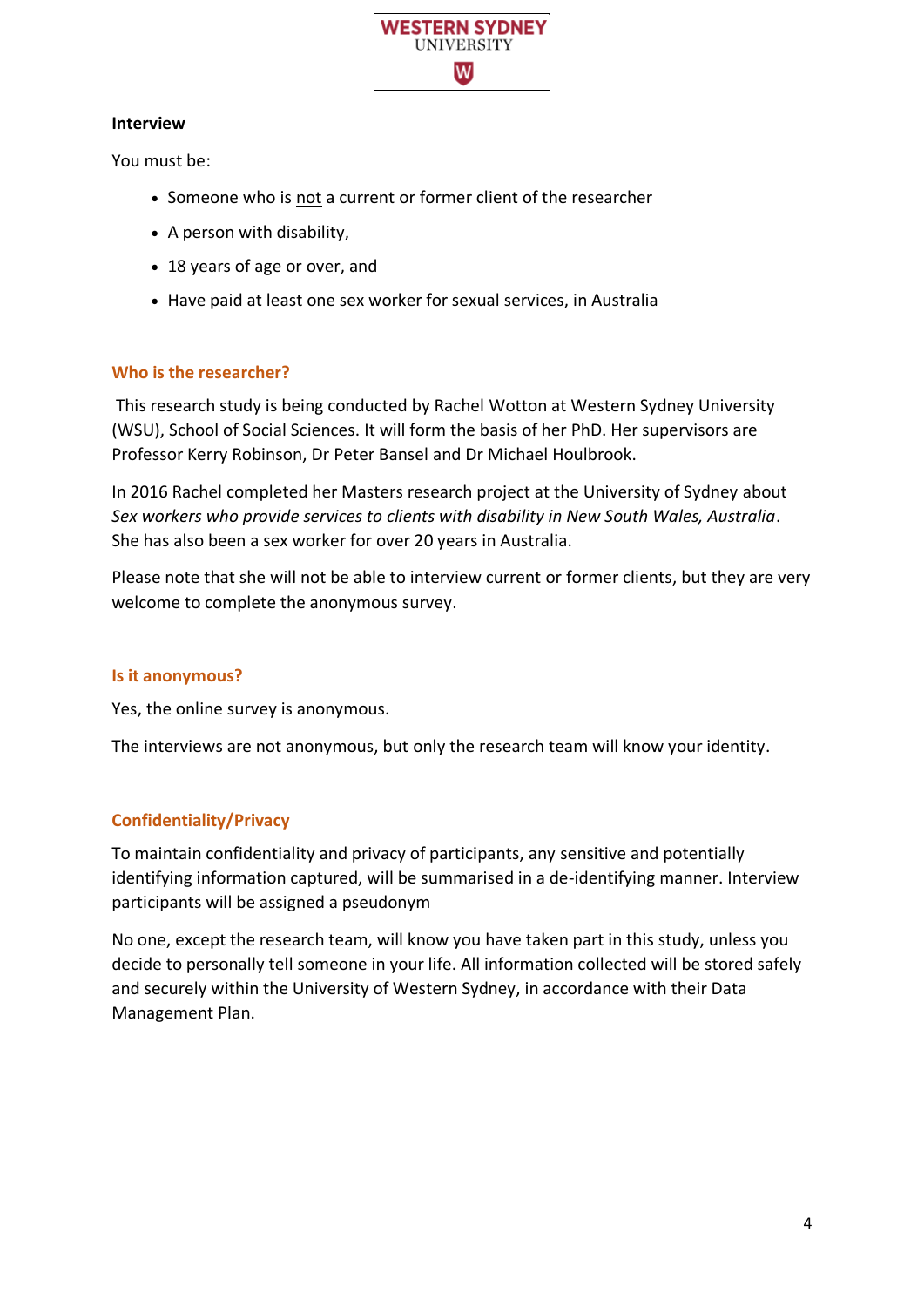

#### **How do I give consent?**

Participation in this study is voluntary. It is your choice to be in the study. You do not have to be involved if you don't want to be. If you start the survey then decide to stop part way through, you can exit the survey at any time by simply closing the browser window.

Consent for the **survey** is given by clicking 'SUBMIT' at the end. As it is anonymous, once you submit your answers they cannot be withdrawn.

Consent for the **interview** is given by signing a consent form and reconfirmed at the start of the interview. Consent can be withdrawn at any time throughout the interview, for any reason and without question. You will be sent the transcript of the interview to check for accuracy. Consent can also be withdrawn after the interview. If the information has already been analysed, specific quotes will not be used but general information shared may be included within broad analysis and conclusions.

## **Will taking part in this study cost me anything, and will I be paid?**

Participation in this study will not cost you anything.

Everyone who completes the survey can enter the draw to win 1 x 4 eGift Vouchers, or a physical gift card, worth \$100 each.

Every interview participant will be given \$100 via either an e-Gift voucher or a physical gift card. If meeting in person, out of pocket transportation/ parking costs will also be reimbursed.

#### **What will happen with the results?**

The findings will form a part of a traditional thesis, as a requirement of the researcher's PhD. They will also be shared via publications and presentations within the disability, rehab, aged care and sex work sectors. These results, as well as any media generated from this research, will be uploaded and made freely available on the designated website for this study[: www.pasa-research.com.au](http://www.pasa-research.com.au/)

## **What are the benefits/positives?**

While there are no immediate benefits for you, some people may find sharing their stories a very positive experience, especially if you've never had an opportunity to talk openly and honestly about this topic.

This research will provide a more in-depth understanding of the experiences of people with disability who access sex worker services, in Australia. It's anticipated that this knowledge could be used to contribute to future resource and policy development. It could also help shape specific educational programs for people with disability, staff working in the disability, rehabilitation and aged care sectors, and sex workers who provide services to people with disability.